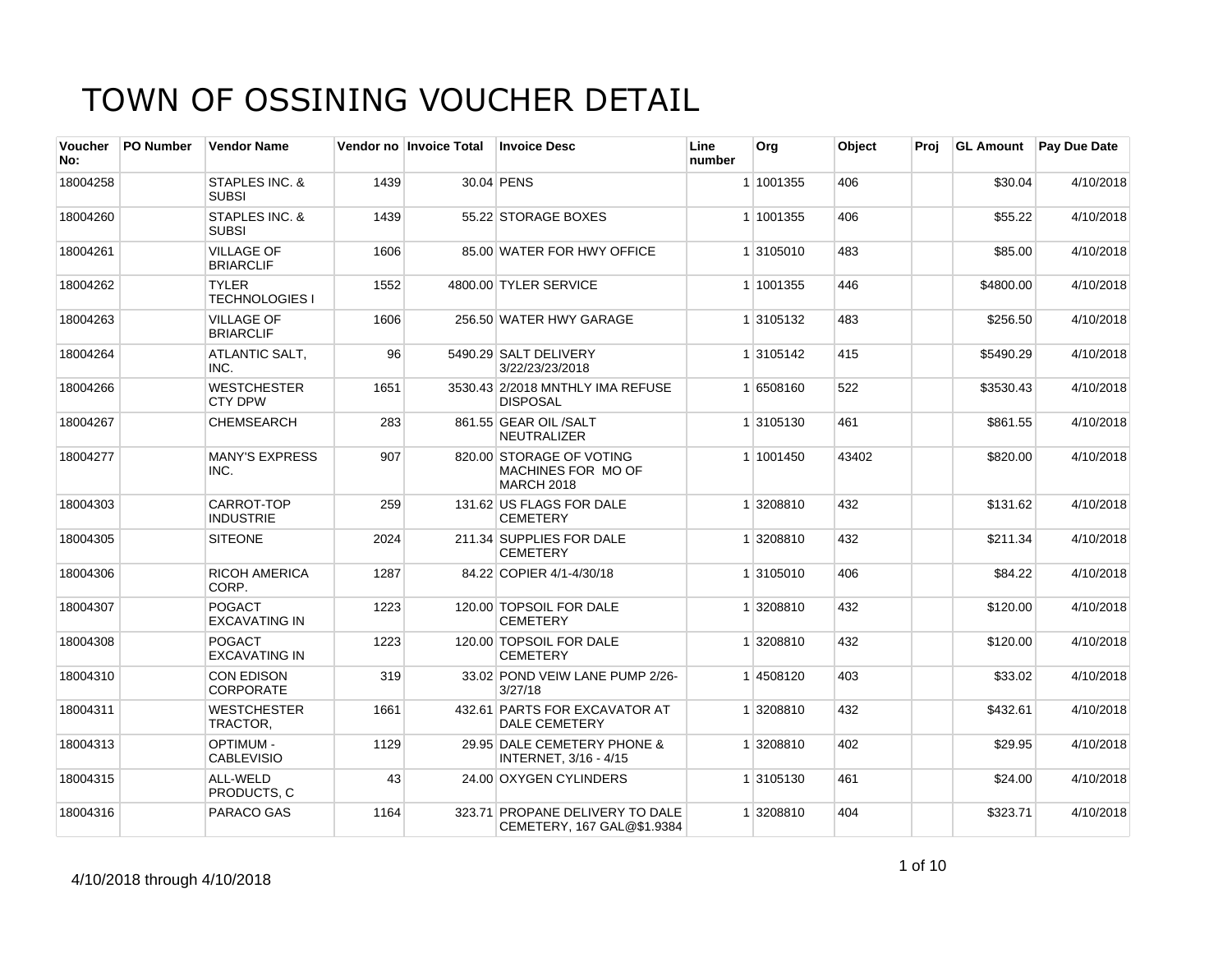| <b>Voucher</b><br>No: | <b>PO Number</b> | <b>Vendor Name</b>                    |      | Vendor no Invoice Total | <b>Invoice Desc</b>                                              | Line<br>number | Org       | Object | Proj | <b>GL Amount</b> | <b>Pay Due Date</b> |
|-----------------------|------------------|---------------------------------------|------|-------------------------|------------------------------------------------------------------|----------------|-----------|--------|------|------------------|---------------------|
| 18004318              |                  | <b>MELROSE LUMBER</b><br>CO.,         | 945  |                         | 352.99 SUPPLIES FOR DALE<br><b>CEMETERY</b>                      |                | 1 3208810 | 432    |      | \$352.99         | 4/10/2018           |
| 18004320              |                  | <b>MELROSE LUMBER</b><br>CO.          | 945  |                         | 408.00 SUPPLIES FOR DALE<br><b>CEMETERY</b>                      |                | 1 3208810 | 432    |      | \$408.00         | 4/10/2018           |
| 18004321              |                  | ALL-WELD<br>PRODUCTS. C               | 43   |                         | 131.78 BRASS TORCH/HOSE SET                                      |                | 1 3105130 | 461    |      | \$131.78         | 4/10/2018           |
| 18004323              |                  | <b>MELROSE LUMBER</b><br>CO.,         | 945  |                         | 119.98 SUPPLIES FOR DALE<br><b>CEMETERY</b>                      |                | 1 3208810 | 432    |      | \$119.98         | 4/10/2018           |
| 18004325              |                  | BEN ROMEO CO.,<br>INC.                | 152  |                         | 231.40 4 PITCH FORKS 1 BOX OF<br><b>RAGS</b>                     |                | 1 3105140 | 201    |      | \$172.40         | 4/10/2018           |
|                       |                  |                                       |      |                         |                                                                  |                | 2 3105110 | 432    |      | \$59.00          | 4/10/2018           |
| 18004326              |                  | ROCKY'S<br>MILLWOOD DEL               | 1308 |                         | 78.62 FOOD DURING SNOW STORM                                     |                | 1 3105142 | 413    |      | \$78.62          | 4/10/2018           |
| 18004327              |                  | ROCKY'S<br><b>MILLWOOD DEL</b>        | 1308 |                         | 96.66 FOOD DURING STORM                                          |                | 1 3105142 | 413    |      | \$96.66          | 4/10/2018           |
| 18004328              |                  | <b>MOMAR</b><br><b>INCORPORATED</b>   | 1785 |                         | 484.65 DEGREASER FOR GARAGE                                      |                | 1 3105130 | 461    |      | \$484.65         | 4/10/2018           |
| 18004329              |                  | LEGGIO CORP.                          | 1755 |                         | 75.96 HYDROLIC HOSE                                              |                | 1 3105130 | 461    |      | \$75.96          | 4/10/2018           |
| 18004330              |                  | <b>CON EDISON</b><br><b>CORPORATE</b> | 319  |                         | 49.92 OBCC GAS CHARGES, 2/26 -<br>3/27                           |                | 1 1007110 | 404    |      | \$49.92          | 4/10/2018           |
| 18004331              |                  | <b>REED SYSTEMS,</b><br>LTD.          | 1270 |                         | 950.00 ROAD CALCIUM                                              |                | 1 3105142 | 415    |      | \$950.00         | 4/10/2018           |
| 18004332              |                  | <b>OSSINING LAWN</b><br><b>MOWER</b>  | 1140 |                         | 112.98 CHAINS FOR CHAIN SAW &<br>EAR MUFFS FOR PARKS DEPT        |                | 1 1007110 | 485    |      | \$112.98         | 4/10/2018           |
| 18004333              |                  | <b>OSSINING LAWN</b><br><b>MOWER</b>  | 1140 |                         | 123.00 REPAIRS TO PARKS DEPT.<br><b>GENERATOR</b>                |                | 1 1007110 | 485    |      | \$123.00         | 4/10/2018           |
| 18004334              |                  | <b>OSSINING LAWN</b><br><b>MOWER</b>  | 1140 |                         | 209.94 REPAIRS TO PARKS DEPT.<br><b>CHAIN SAW</b>                |                | 1 1007110 | 485    |      | \$209.94         | 4/10/2018           |
| 18004335              |                  | <b>LAWSON</b><br>PRODUCTS. INC        | 825  |                         | 80.15 3/4X50 FT WTR HS ASSY<br><b>200PSI</b>                     |                | 1 3105130 | 461    |      | \$80.15          | 4/10/2018           |
| 18004336              |                  | <b>OSSINING LAWN</b><br><b>MOWER</b>  | 1140 |                         | 534.99 NEW CHAIN SAW AND EAR<br><b>PROTECTION</b>                |                | 1 1007110 | 485    |      | \$534.99         | 4/10/2018           |
| 18004338              |                  | <b>PARACO GAS</b>                     | 1164 |                         | 478.01 PROPANE DELIVERY 43<br>MORNINGSIDE 246.6 GAL@<br>\$1.9384 |                | 1 1007110 | 404    |      | \$478.01         | 4/10/2018           |
| 18004339              |                  | <b>BLUETARP</b><br>FINANCIAL,         | 1828 |                         | 185.99 POWER WASHER HOSE AND<br><b>NEW NOZZLE</b>                |                | 1 3105130 | 461    |      | \$185.99         | 4/10/2018           |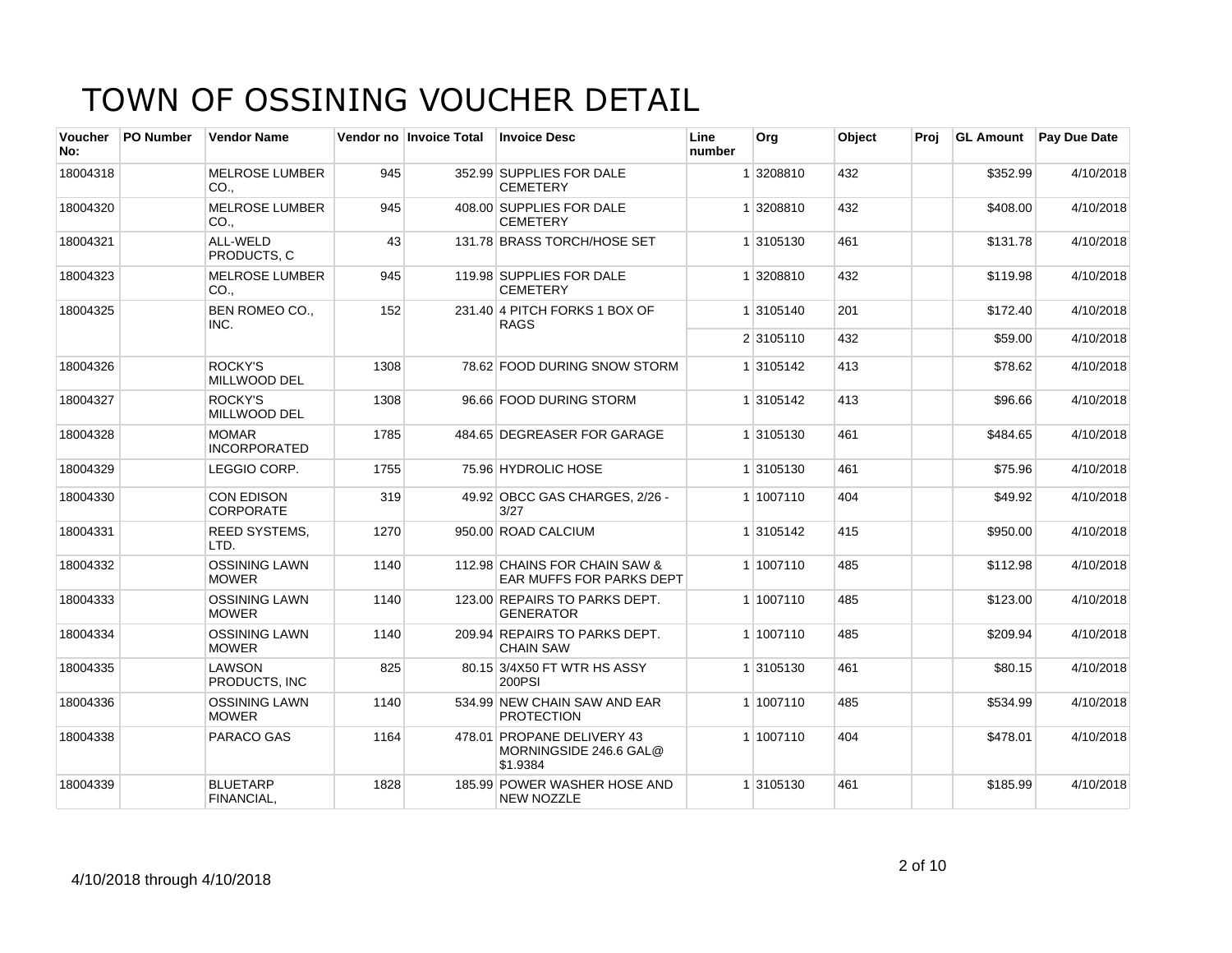| <b>Voucher</b><br>No: | PO Number         | <b>Vendor Name</b>                    |      | Vendor no Invoice Total | <b>Invoice Desc</b>                                             | Line<br>number | Org       | Object | Proj | <b>GL Amount</b> | Pay Due Date |
|-----------------------|-------------------|---------------------------------------|------|-------------------------|-----------------------------------------------------------------|----------------|-----------|--------|------|------------------|--------------|
| 18004340              |                   | O'CONNOR.<br><b>MICHAEL G</b>         | 1120 |                         | 49.94 PAINT-TO PAINT STOP BARS                                  |                | 1 3105110 | 432    |      | \$49.94          | 4/10/2018    |
| 18004341              |                   | PARACO GAS                            | 1164 |                         | 170.77 PROPANE DELIVERY 42<br>MORNINGSIDE 88.1 GAL@<br>\$1.9384 |                | 1 1007110 | 404    |      | \$170.77         | 4/10/2018    |
| 18004342              |                   | <b>MARSHALL ALARMS</b><br><b>SYST</b> | 1746 |                         | 139.00 PARKER BALE AND MYSTIC<br><b>POINT SERVICE CALLS</b>     |                | 14508120  | 456    |      | \$139.00         | 4/10/2018    |
| 18004343              |                   | <b>MT. KISCO TRUCK &amp;</b><br>AU.   | 1000 |                         | -6.38 RETURN: PARKS DEPT.                                       |                | 1 1007110 | 485    |      | $-$6.38$         | 4/10/2018    |
| 18004344              |                   | <b>MT. KISCO TRUCK &amp;</b><br>AU    | 1000 |                         | 49.31 SUPPLIES FOR SMALL<br><b>TRAILER</b>                      |                | 1 1007110 | 485    |      | \$49.31          | 4/10/2018    |
| 18004345              |                   | <b>MT. KISCO TRUCK &amp;</b><br>AU.   | 1000 |                         | 520.45 SUPPLIES FOR PARKS DEPT.                                 |                | 1 1007110 | 485    |      | \$520.45         | 4/10/2018    |
|                       | 18004346 20180010 | KNOX ASSOCIATES.<br><b>INC</b>        | 2497 |                         | 336.00 KNOXBOX FOR CLAC &<br><b>SHIPPING CHARGES</b>            |                | 1 1007110 | 201    |      | \$336.00         | 4/10/2018    |
| 18004347              |                   | <b>UNIFIRST</b><br><b>CORPORATION</b> | 1556 |                         | 60.70 GARAGE RAGS                                               |                | 1 3105132 | 432    |      | \$60.70          | 4/10/2018    |
| 18004348              |                   | <b>UNIFIRST</b><br><b>CORPORATION</b> | 1556 |                         | 60.70 GARAGE RAGS                                               |                | 1 3105132 | 432    |      | \$60.70          | 4/10/2018    |
| 18004349              |                   | <b>OSSINING</b><br><b>VOLUNTEER</b>   | 1149 |                         | 7560.00 REIMBURSEMENT FROM<br>SLEEPY HOLLOW, 4/1 - 4/30         |                | 1 6604540 | 520    |      | \$7560.00        | 4/10/2018    |
|                       | 18004350 20170050 | <b>ACME AUTO</b><br><b>LEASING</b>    | 1949 |                         | 365.00 NISSAN LEAF LEASE FOR<br>BUILDING, 4/1 - 4/30            |                | 1 2003620 | 207    |      | \$365.00         | 4/10/2018    |
| 18004351              |                   | <b>MT. KISCO TRUCK &amp;</b><br>AU    | 1000 |                         | 550.68 TRUCK #80- STOCK                                         |                | 1 3105130 | 461    |      | \$550.68         | 4/10/2018    |
| 18004352              |                   | <b>BOBCAT OF NEW</b><br><b>YORK</b>   | 176  |                         | 218.75 REPAIRS TO PARKS DEPT.<br><b>SKID STEER</b>              |                | 1 1007110 | 455    |      | \$218.75         | 4/10/2018    |
| 18004353              |                   | <b>BOBCAT OF NEW</b><br><b>YORK</b>   | 176  |                         | 499.65 REPAIRS TO WINDSHIELD                                    |                | 1 1007110 | 455    |      | \$499.65         | 4/10/2018    |
| 18004354              |                   | <b>MT. KISCO TRUCK &amp;</b><br>AU.   | 1000 |                         | 29.13 TRUCK #57 OIL FILTER AND<br>LUBE                          |                | 1 3105130 | 461    |      | \$29.13          | 4/10/2018    |
| 18004355              |                   | LAWSON<br>PRODUCTS, INC               | 825  |                         | 216.70 GRINDING KIT FOR RYDER<br><b>SHOP</b>                    |                | 1 1007110 | 485    |      | \$216.70         | 4/10/2018    |
| 18004361              |                   | OSSINING<br><b>VOLUNTEER</b>          | 1149 |                         | 7095.16 REMAINDER OF JANUARY &<br>FEBRUARY 2018<br>CONTRACTUAL  |                | 1 6604540 | 520    |      | \$7095.16        | 4/10/2018    |
| 18004362              |                   | <b>OSSINING</b><br><b>VOLUNTEER</b>   | 1149 |                         | 101362.29 MARCH & APRIL 2018<br>CONTRACTUAL                     |                | 1 6604540 | 520    |      | \$101362.29      | 4/10/2018    |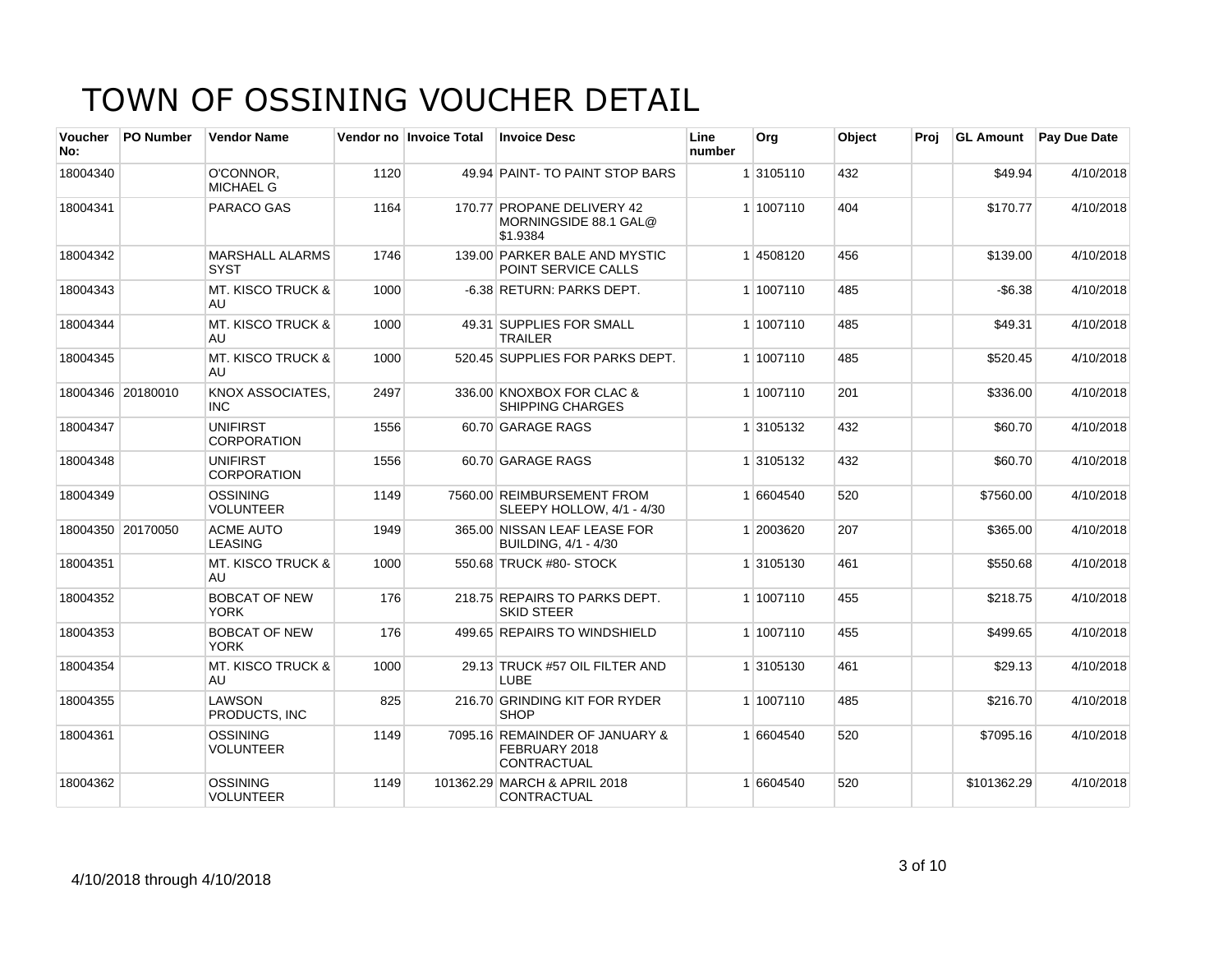| Voucher<br>No: | <b>PO Number</b> | <b>Vendor Name</b>                |      | Vendor no Invoice Total | <b>Invoice Desc</b>                                  | Line<br>number | <b>Org</b> | Object | Proi | <b>GL Amount</b> | <b>Pay Due Date</b> |
|----------------|------------------|-----------------------------------|------|-------------------------|------------------------------------------------------|----------------|------------|--------|------|------------------|---------------------|
| 18004363       |                  | <b>TOWN OF</b><br><b>OSSINING</b> | 1532 |                         | 582.53 TOWN TAX BILL, WOODSIDE<br><b>AVE</b>         |                | 1 2001950  | 419    |      | \$582.53         | 4/10/2018           |
| 18004364       |                  | <b>TOWN OF</b><br><b>OSSINING</b> | 1532 |                         | 1603.31 TOWN TAX BILL, 1 WESTERLY<br><b>RD</b>       |                | 1 1001950  | 419    |      | \$1603.31        | 4/10/2018           |
| 18004365       |                  | <b>TOWN OF</b><br><b>OSSINING</b> | 1532 |                         | 64.88 TOWN TAX BILL, ROCKLEDGE<br>AVE                |                | 1 1001950  | 419    |      | \$64.88          | 4/10/2018           |
| 18004366       |                  | <b>TOWN OF</b><br><b>OSSINING</b> | 1532 |                         | 98.17 TOWN TAX BILL, KEMEYS AVE                      |                | 1 1001950  | 419    |      | \$98.17          | 4/10/2018           |
| 18004367       |                  | <b>TOWN OF</b><br><b>OSSINING</b> | 1532 |                         | 199.68 TOWN TAX BILL, 70 OLD<br>ALBANY POST ROAD     |                | 1 1001950  | 419    |      | \$199.68         | 4/10/2018           |
| 18004368       |                  | <b>TOWN OF</b><br><b>OSSINING</b> | 1532 |                         | 1732.68 TOWN TAX BILL, 235 CEDAR<br>LANE             |                | 1 1001950  | 419    |      | \$1732.68        | 4/10/2018           |
| 18004369       |                  | <b>TOWN OF</b><br><b>OSSINING</b> | 1532 |                         | 221.33 TOWN TAX BILL, 129 HAWKES<br><b>AVE</b>       |                | 1 1001950  | 419    |      | \$221.33         | 4/10/2018           |
| 18004370       |                  | <b>TOWN OF</b><br><b>OSSINING</b> | 1532 |                         | 28.49 TOWN TAX BILL, CROTON<br><b>DAM ROAD</b>       |                | 1 2001950  | 419    |      | \$28.49          | 4/10/2018           |
| 18004371       |                  | <b>TOWN OF</b><br><b>OSSINING</b> | 1532 |                         | 158.74 TOWN TAX BILL, 67 GANUNG                      |                | 1 2001950  | 419    |      | \$158.74         | 4/10/2018           |
| 18004372       |                  | <b>TOWN OF</b><br><b>OSSINING</b> | 1532 |                         | 98.75 TOWN TAX BILL, 43B<br><b>MORNINGSIDE DRIVE</b> |                | 1 1001950  | 419    |      | \$98.75          | 4/10/2018           |
| 18004373       |                  | <b>TOWN OF</b><br><b>OSSINING</b> | 1532 |                         | 0.53 TOWN TAX BILL, 39 GORDON<br><b>AVE</b>          |                | 1 2001950  | 419    |      | \$0.53           | 4/10/2018           |
| 18004374       |                  | <b>TOWN OF</b><br><b>OSSINING</b> | 1532 |                         | 0.19 TOWN TAX BILL, 27 RIVER<br>PARKWAY              |                | 1 2001950  | 419    |      | \$0.19           | 4/10/2018           |
| 18004375       |                  | <b>TOWN OF</b><br><b>OSSINING</b> | 1532 |                         | 0.22 TOWN TAX BILL, 25 RIVER<br><b>PARKWAY</b>       |                | 1 2001950  | 419    |      | \$0.22           | 4/10/2018           |
| 18004376       |                  | <b>TOWN OF</b><br><b>OSSINING</b> | 1532 |                         | 0.19 TOWN TAX BILL, 33 RIVER<br><b>PARKWAY</b>       |                | 1 2001950  | 419    |      | \$0.19           | 4/10/2018           |
| 18004377       |                  | <b>TOWN OF</b><br><b>OSSINING</b> | 1532 |                         | 0.19 TOWN TAX BILL, 21 RIVER<br><b>PARKWAY</b>       |                | 1 2001950  | 419    |      | \$0.19           | 4/10/2018           |
| 18004378       |                  | <b>TOWN OF</b><br><b>OSSINING</b> | 1532 |                         | 9.17 TOWN TAX BILL, 19 RIVER<br><b>PARKWAY</b>       |                | 1 2001950  | 419    |      | \$9.17           | 4/10/2018           |
| 18004379       |                  | <b>TOWN OF</b><br><b>OSSINING</b> | 1532 |                         | 10.62 TOWN TAX BILL, 3 TAPPAN<br><b>TERRACE</b>      |                | 1 1001950  | 419    |      | \$10.62          | 4/10/2018           |
| 18004380       |                  | <b>TOWN OF</b><br><b>OSSINING</b> | 1532 |                         | 189.06 TOWN TAX BILL, 9 GORDON<br><b>AVENUE</b>      |                | 1 1001950  | 419    |      | \$189.06         | 4/10/2018           |
| 18004381       |                  | <b>TOWN OF</b><br><b>OSSINING</b> | 1532 |                         | 90.72 TOWN TAX BILL, 9A GORDON<br>AVE                |                | 1 1001950  | 419    |      | \$90.72          | 4/10/2018           |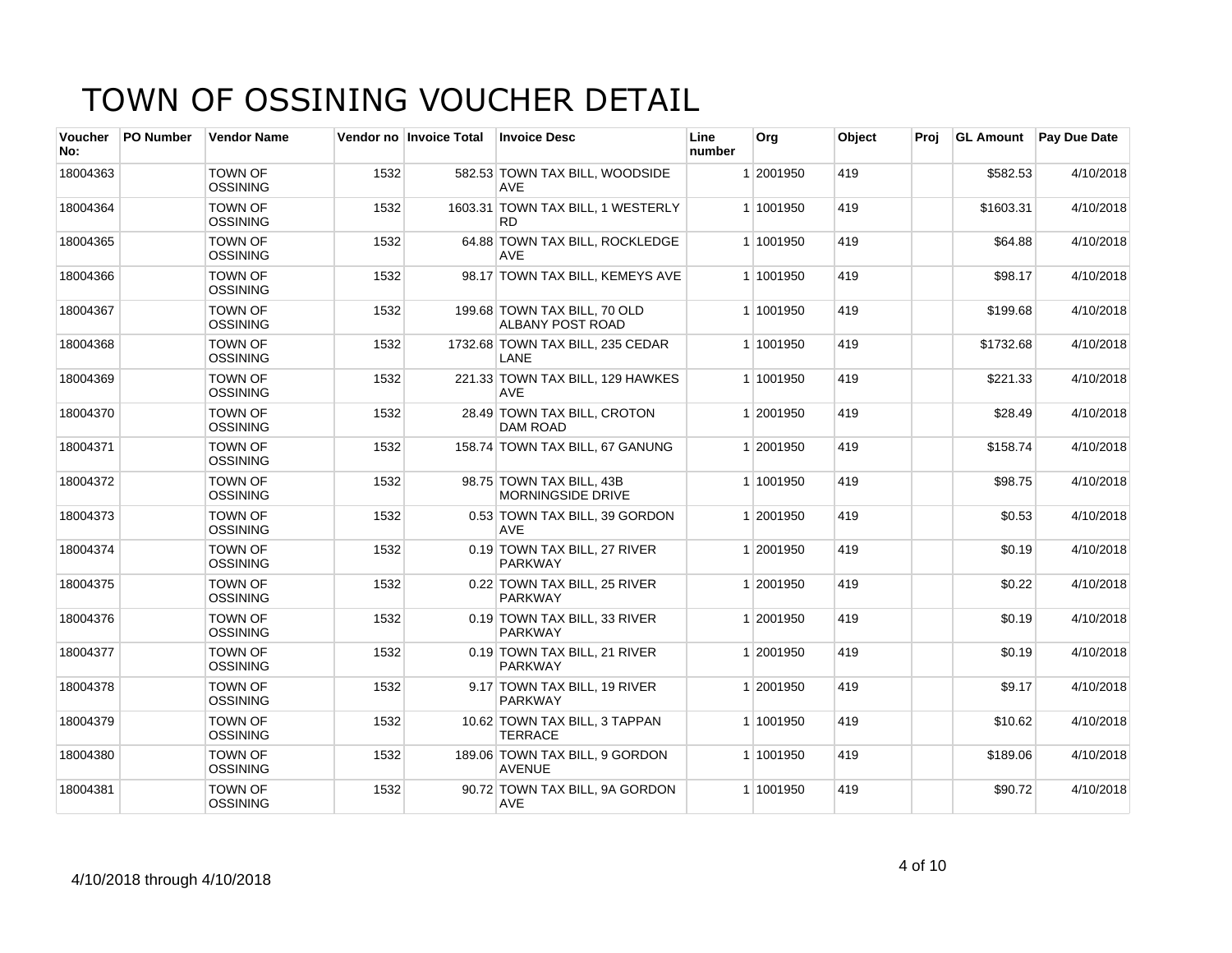| Voucher<br>No: | <b>PO Number</b> | <b>Vendor Name</b>                    |      | Vendor no Invoice Total | <b>Invoice Desc</b>                                              | Line<br>number | Org       | Object | Proj | <b>GL Amount</b> | <b>Pay Due Date</b> |
|----------------|------------------|---------------------------------------|------|-------------------------|------------------------------------------------------------------|----------------|-----------|--------|------|------------------|---------------------|
| 18004382       |                  | <b>TOWN OF</b><br><b>OSSINING</b>     | 1532 |                         | 0.63 TOWN TAX BILL, 401<br>CHAPPAQUA ROAD                        |                | 1 2001950 | 419    |      | \$0.63           | 4/10/2018           |
| 18004383       |                  | <b>TOWN OF</b><br><b>OSSINING</b>     | 1532 |                         | 15.41 TOWN TAX BILL, HILLCREST<br><b>DRIVE</b>                   |                | 1 2001950 | 419    |      | \$15.41          | 4/10/2018           |
| 18004384       |                  | <b>HUBBARD'S</b><br>CUPBOARD,         | 1784 |                         | 6592.39 MARCH 2018 CI MEALS, CII<br><b>MEALS, EXTRA SUPPLIES</b> |                | 1 1006770 | 441    |      | \$4243.94        | 4/10/2018           |
|                |                  |                                       |      |                         |                                                                  |                | 2 1006771 | 441    |      | \$2179.45        | 4/10/2018           |
|                |                  |                                       |      |                         |                                                                  |                | 3 1006773 | 406    |      | \$169.00         | 4/10/2018           |
| 18004385       |                  | <b>KELLY, CAMERON</b>                 | 779  |                         | 70.00 DANCE CLASS                                                |                | 1 1006772 | 409    |      | \$70.00          | 4/10/2018           |
| 18004386       |                  | <b>KELLY, CAMERON</b>                 | 779  |                         | 70.00 DANCE CLASS                                                |                | 1 1006772 | 409    |      | \$70.00          | 4/10/2018           |
| 18004387       |                  | <b>KELLY, CAMERON</b>                 | 779  |                         | 70.00 DANCE CLASS                                                |                | 1 1006772 | 409    |      | \$70.00          | 4/10/2018           |
| 18004388       |                  | <b>KELLY, CAMERON</b>                 | 779  |                         | 70.00 DANCE CLASS                                                |                | 1 1006772 | 409    |      | \$70.00          | 4/10/2018           |
| 18004389       |                  | JEFFRIES, PAUL                        | 1793 |                         | 75.00 ART CLASS                                                  |                | 1 1006772 | 409    |      | \$75.00          | 4/10/2018           |
| 18004390       |                  | JEFFRIES, PAUL                        | 1793 |                         | 75.00 ART CLASS                                                  |                | 1 1006772 | 409    |      | \$75.00          | 4/10/2018           |
| 18004391       |                  | <b>KLEIN, DEBORAH</b>                 | 792  |                         | 178.50 SENIOR SOCIAL WORKER,<br>8.5HRS @ \$21/HR                 |                | 1 1006772 | 409    |      | \$178.50         | 4/10/2018           |
| 18004392       |                  | <b>KLEIN, DEBORAH</b>                 | 792  |                         | 63.00 SENIOR SOCIAL WORKER,<br>3HRS @ \$21/HR                    |                | 1 1006772 | 409    |      | \$63.00          | 4/10/2018           |
| 18004393       |                  | <b>KLEIN, DEBORAH</b>                 | 792  |                         | 388.50 SENIOR SOCIAL WORKER,<br>18.5HRS @ \$21/HR                |                | 1 1006772 | 409    |      | \$388.50         | 4/10/2018           |
| 18004394       |                  | <b>KLEIN, DEBORAH</b>                 | 792  |                         | 283.50 SENIOR SOCIAL WORKER,<br>13.5HRS @ \$21/HR                |                | 1 1006772 | 409    |      | \$283.50         | 4/10/2018           |
| 18004395       |                  | <b>KLEIN, DEBORAH</b>                 | 792  |                         | 210.00 SENIOR SOCIAL WORKER,<br>10HRS @ \$21/HR                  |                | 1 1006772 | 409    |      | \$210.00         | 4/10/2018           |
| 18004396       |                  | <b>CLEANING</b><br><b>SYSTEMS COM</b> | 305  |                         | 253.80 PAPER SUPPLIES (KITCHEN)                                  |                | 1 1006773 | 406    |      | \$253.80         | 4/10/2018           |
| 18004397       |                  | ASARO, KATHY                          | 87   |                         | 298.00 FOOD SERVICE SANITATION<br><b>COURSE-BERREZUETA</b>       |                | 1 1006771 | 201    |      | \$298.00         | 4/10/2018           |
| 18004398       |                  | ASARO, KATHY                          | 87   |                         | 98.55 WCC BOOKSTORE-<br>SERVSAFE COURSEBOOK                      |                | 1 1006771 | 201    |      | \$98.55          | 4/10/2018           |
| 18004399       |                  | ASARO, KATHY                          | 87   |                         | 9.48 REIMBURSEMENT- CVS<br><b>EASTER LUNCHEON CANDY</b>          |                | 1 3400085 | 090902 |      | \$9.48           | 4/10/2018           |
| 18004400       |                  | ZHININ, JESSICA                       | 1727 |                         | 60.00 INTERPRETER SERVICES.<br>3HRS @ \$20/HR                    |                | 1 1001110 | 453    |      | \$60.00          | 4/10/2018           |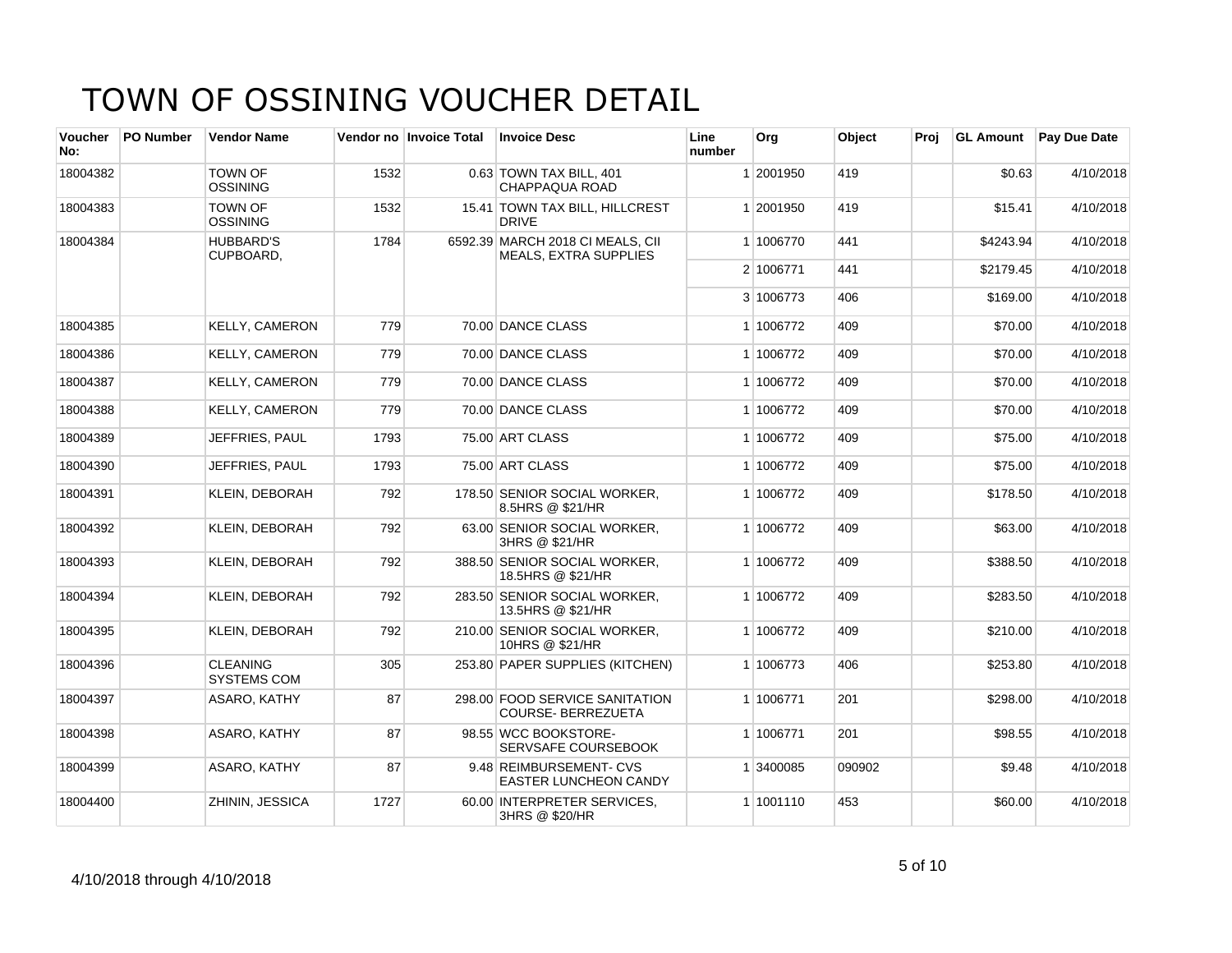| <b>Voucher</b><br>No: | <b>PO Number</b> | <b>Vendor Name</b>                    |      | Vendor no Invoice Total | <b>Invoice Desc</b>                                       | Line<br>number | Org       | Object | Proj | <b>GL Amount</b> | <b>Pay Due Date</b> |
|-----------------------|------------------|---------------------------------------|------|-------------------------|-----------------------------------------------------------|----------------|-----------|--------|------|------------------|---------------------|
| 18004401              |                  | PATCHEN STENO<br><b>SERVIC</b>        | 1174 |                         | 260.00 STENO SERVICES, PEOPLE V<br>LOUIS R. UZHO-ZHIRAY   |                | 1 1001110 | 453    |      | \$260.00         | 4/10/2018           |
| 18004402              |                  | STAPLES INC. &<br><b>SUBSI</b>        | 1439 |                         | 76.79 LABELS, PAPER, BUBBLE<br><b>MAILERS</b>             |                | 1 1001110 | 406    |      | \$76.79          | 4/10/2018           |
| 18004403              |                  | <b>INTERNATIONAL</b><br>CODE C        | 718  |                         | 135.00 ICC CODE MEMBER DUES,<br>MEMBER NO. 5076578        |                | 1 2003620 | 409    |      | \$135.00         | 4/10/2018           |
| 18004404              |                  | SIGN EXTREME,<br>INC.                 | 1401 |                         | 384.00 12 SIGNS FOR PUBLIC<br><b>HEARINGS ON ZBA/ PB</b>  |                | 1 2008020 | 405    |      | \$192.00         | 4/10/2018           |
|                       |                  |                                       |      |                         | <b>PROJECTS</b>                                           |                | 2 2008015 | 405    |      | \$192.00         | 4/10/2018           |
| 18004405              |                  | CASTRO, CARLOS                        | 270  |                         | 51.80 SERVICE OF APP. TICKET: 1<br><b>GORDON AVE</b>      |                | 1 2003620 | 408    |      | \$51.80          | 4/10/2018           |
| 18004406              |                  | <b>FREDERICK P.</b><br><b>CLARK A</b> | 541  |                         | 506.00 JAN. 2018 PB SERVICES- 530<br><b>NS ROAD</b>       |                | 1 2008020 | 446    |      | \$506.00         | 4/10/2018           |
| 18004407              |                  | <b>FREDERICK P.</b><br><b>CLARK A</b> | 541  |                         | 396.00 FEB. 2018 PB SERVICES- VAL<br>SANTUCCI SUBDIVISION |                | 1 2008020 | 446    |      | \$396.00         | 4/10/2018           |
| 18004408              |                  | <b>FREDERICK P.</b><br><b>CLARK A</b> | 541  |                         | 352.00 FEB 2018 PB SERVICES-<br><b>ARMSTRONG PLUMBING</b> |                | 1 2008020 | 446    |      | \$352.00         | 4/10/2018           |
| 18004409              |                  | ZHININ, JESSICA                       | 1727 |                         | 70.00 INTERPRETER SERVICES.<br>3.5HRS @ \$20/HR           |                | 1 1001110 | 453    |      | \$70.00          | 4/10/2018           |
| 18004410              |                  | <b>GREATER</b><br><b>OSSINING TEL</b> | 604  |                         | 700.00 GO TV SERVICES, FEBRUARY<br>2018                   |                | 1 1001650 | 400    |      | \$350.00         | 4/10/2018           |
|                       |                  |                                       |      |                         |                                                           |                | 2 2001650 | 400    |      | \$350.00         | 4/10/2018           |
| 18004411              |                  | <b>XEROX FINANCIAL</b><br><b>SERV</b> | 1692 |                         | 210.09 CLERKS COPIER, 3/9-4/8                             |                | 1 1001410 | 407    |      | \$210.09         | 4/10/2018           |
| 18004412              |                  | <b>VERIZON</b><br><b>WIRELESS</b>     | 1600 |                         | 456.74 VERIZON WIRELESS, 2/24-<br>3/23                    |                | 1 3105110 | 402    |      | \$220.18         | 4/10/2018           |
|                       |                  |                                       |      |                         |                                                           |                | 2 1007110 | 402    |      | \$85.52          | 4/10/2018           |
|                       |                  |                                       |      |                         |                                                           |                | 3 1006772 | 402    |      | \$81.90          | 4/10/2018           |
|                       |                  |                                       |      |                         |                                                           |                | 4 3208810 | 402    |      | \$32.76          | 4/10/2018           |
|                       |                  |                                       |      |                         |                                                           |                | 5 1001620 | 407    |      | \$36.38          | 4/10/2018           |
| 18004413              |                  | <b>CSEA</b>                           | 362  |                         | 495.60 CSEA VISION BENEFIT, APRIL<br>2018                 |                | 1 1009070 | 800    |      | \$423.18         | 4/10/2018           |
|                       |                  |                                       |      |                         |                                                           |                | 2 2009070 | 800    |      | \$72.42          | 4/10/2018           |
| 18004414              |                  | <b>DELTA DENTAL</b>                   | 398  |                         | 5878.50 DELTA DENTAL, APRIL 2018                          |                | 1 1009070 | 800    |      | \$3508.50        | 4/10/2018           |
|                       |                  |                                       |      |                         |                                                           |                | 2 2009070 | 800    |      | \$327.50         | 4/10/2018           |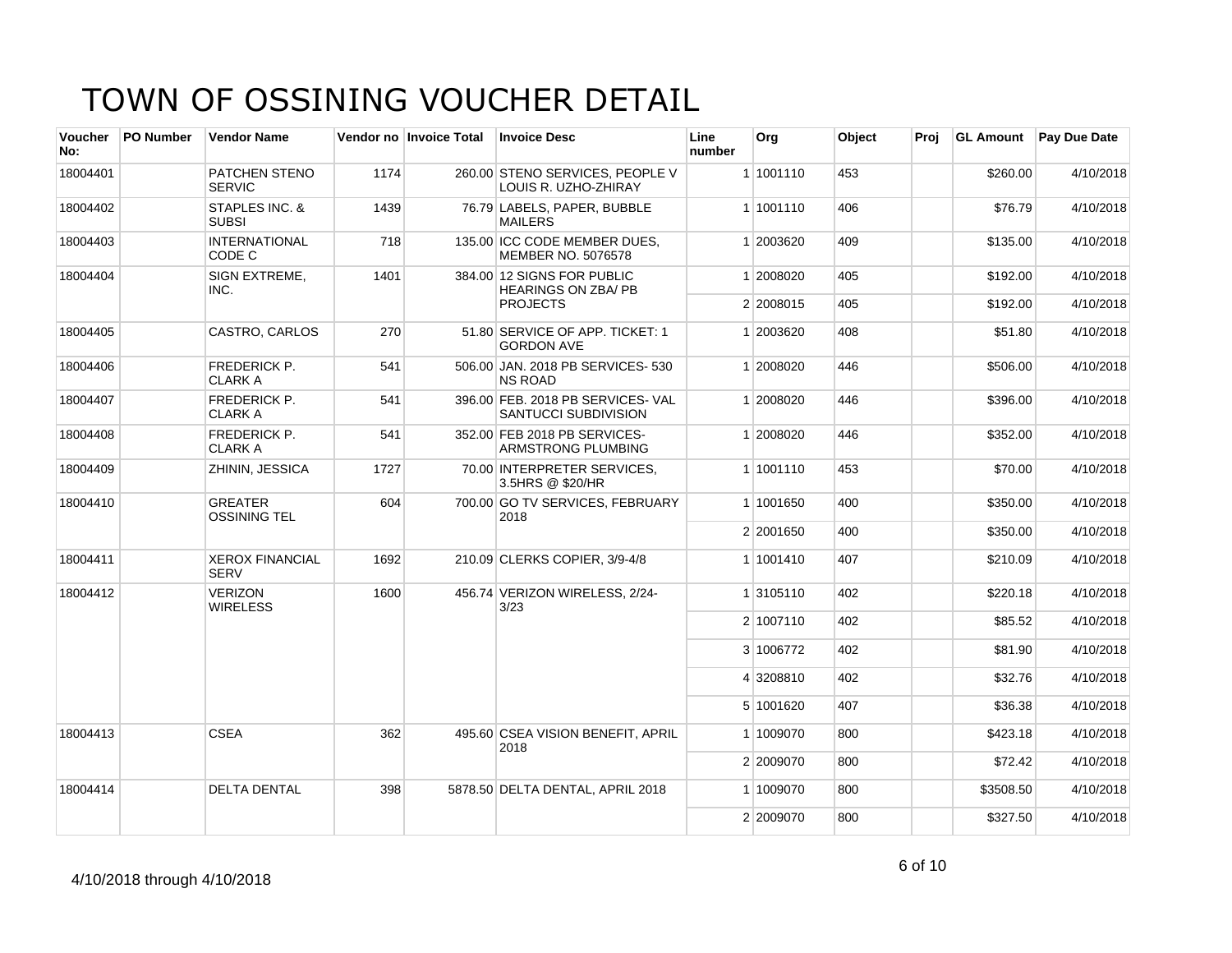| <b>Voucher</b><br>No: | PO Number | <b>Vendor Name</b>                    |      | Vendor no Invoice Total | <b>Invoice Desc</b>                                                    | Line<br>number | Org       | Object | Proj | <b>GL Amount</b> | <b>Pay Due Date</b> |
|-----------------------|-----------|---------------------------------------|------|-------------------------|------------------------------------------------------------------------|----------------|-----------|--------|------|------------------|---------------------|
| 18004414              |           | <b>DELTA DENTAL</b>                   | 398  |                         | 5878.50 DELTA DENTAL, APRIL 2018                                       |                | 3 3109070 | 800    |      | \$1730.11        | 4/10/2018           |
|                       |           |                                       |      |                         |                                                                        |                | 4 3209070 | 800    |      | \$312.39         | 4/10/2018           |
| 18004415              |           | <b>GREATER</b><br><b>OSSINING TEL</b> | 604  |                         | 950.00 GO TV SERVICES, MARCH<br>2018                                   |                | 1 1001650 | 400    |      | \$475.00         | 4/10/2018           |
|                       |           |                                       |      |                         |                                                                        |                | 2 2001650 | 400    |      | \$475.00         | 4/10/2018           |
| 18004416              |           | <b>VILLAGE OF</b><br><b>OSSINING</b>  | 1607 |                         | 1732.80 FEBRUARY 2018 GAS<br><b>CHARGES</b>                            |                | 1 3208810 | 411    |      | \$207.83         | 4/10/2018           |
|                       |           |                                       |      |                         |                                                                        |                | 2 1006772 | 411    |      | \$452.86         | 4/10/2018           |
|                       |           |                                       |      |                         |                                                                        |                | 3 1007110 | 411    |      | \$266.46         | 4/10/2018           |
|                       |           |                                       |      |                         |                                                                        |                | 4 3105110 | 411    |      | \$774.92         | 4/10/2018           |
|                       |           |                                       |      |                         |                                                                        |                | 5 2003620 | 411    |      | \$30.73          | 4/10/2018           |
| 18004417              |           | <b>VILLAGE OF</b><br><b>OSSINING</b>  | 1607 |                         | 173.28 GAS USAGE CHARGES,<br>FEBRUARY 2018                             |                | 1 3208810 | 411    |      | \$20.79          | 4/10/2018           |
|                       |           |                                       |      |                         |                                                                        |                | 2 1006772 | 411    |      | \$45.28          | 4/10/2018           |
|                       |           |                                       |      |                         |                                                                        |                | 3 2003620 | 411    |      | \$3.07           | 4/10/2018           |
|                       |           |                                       |      |                         |                                                                        |                | 4 1007110 | 411    |      | \$26.65          | 4/10/2018           |
|                       |           |                                       |      |                         |                                                                        |                | 5 3105110 | 411    |      | \$77.49          | 4/10/2018           |
| 18004418              |           | <b>VILLAGE OF</b><br><b>OSSINING</b>  | 1607 |                         | 2096.51 DIESEL USAGE, FEBRUARY<br>2018                                 |                | 1 1007110 | 411    |      | \$560.88         | 4/10/2018           |
|                       |           |                                       |      |                         |                                                                        |                | 2 3105110 | 412    |      | \$1535.63        | 4/10/2018           |
| 18004419              |           | <b>VILLAGE OF</b><br><b>OSSINING</b>  | 1607 |                         | 209.65 DIESEL USAGE CHARGE,<br>FEBRUARY 2018                           |                | 1 1007110 | 411    |      | \$56.08          | 4/10/2018           |
|                       |           |                                       |      |                         |                                                                        |                | 2 3105110 | 412    |      | \$153.57         | 4/10/2018           |
| 18004449              |           | <b>HOTHOUSE</b><br><b>DESIGNS</b>     | 2245 |                         | 750.00 MOGO LOGO DESIGN -- TO BE<br><b>REIMBURSED BY VOS &amp; TNC</b> |                | 1 2001989 | 446    |      | \$750.00         | 4/10/2018           |
| 18004451              |           | CALL-A-HEAD<br>CORP.                  | 232  |                         | 36.50 RENTAL OF DOG PARK UNIT,<br>$4/1 - 4/30$                         |                | 1 1007110 | 485    |      | \$36.50          | 4/10/2018           |
| 18004452              |           | CINTAS CORP.                          | 299  |                         | 164.02 RESTOCK FOR TOWN PARKS                                          |                | 1 1001620 | 406    |      | \$164.02         | 4/10/2018           |
| 18004453              |           | CALL-A-HEAD<br>CORP.                  | 232  |                         | 36.50 RENTAL OF 2 UNITS FOR<br>MARCH FOR OUR LIVES 3/28                |                | 1 1007110 | 485    |      | \$36.50          | 4/10/2018           |
| 18004454              |           | CINTAS CORP.                          | 299  |                         | 283.61 RESTOCK FOR 16 CROTON,<br><b>COURT, SENIORS &amp; CLAC</b>      |                | 1 1001620 | 406    |      | \$283.61         | 4/10/2018           |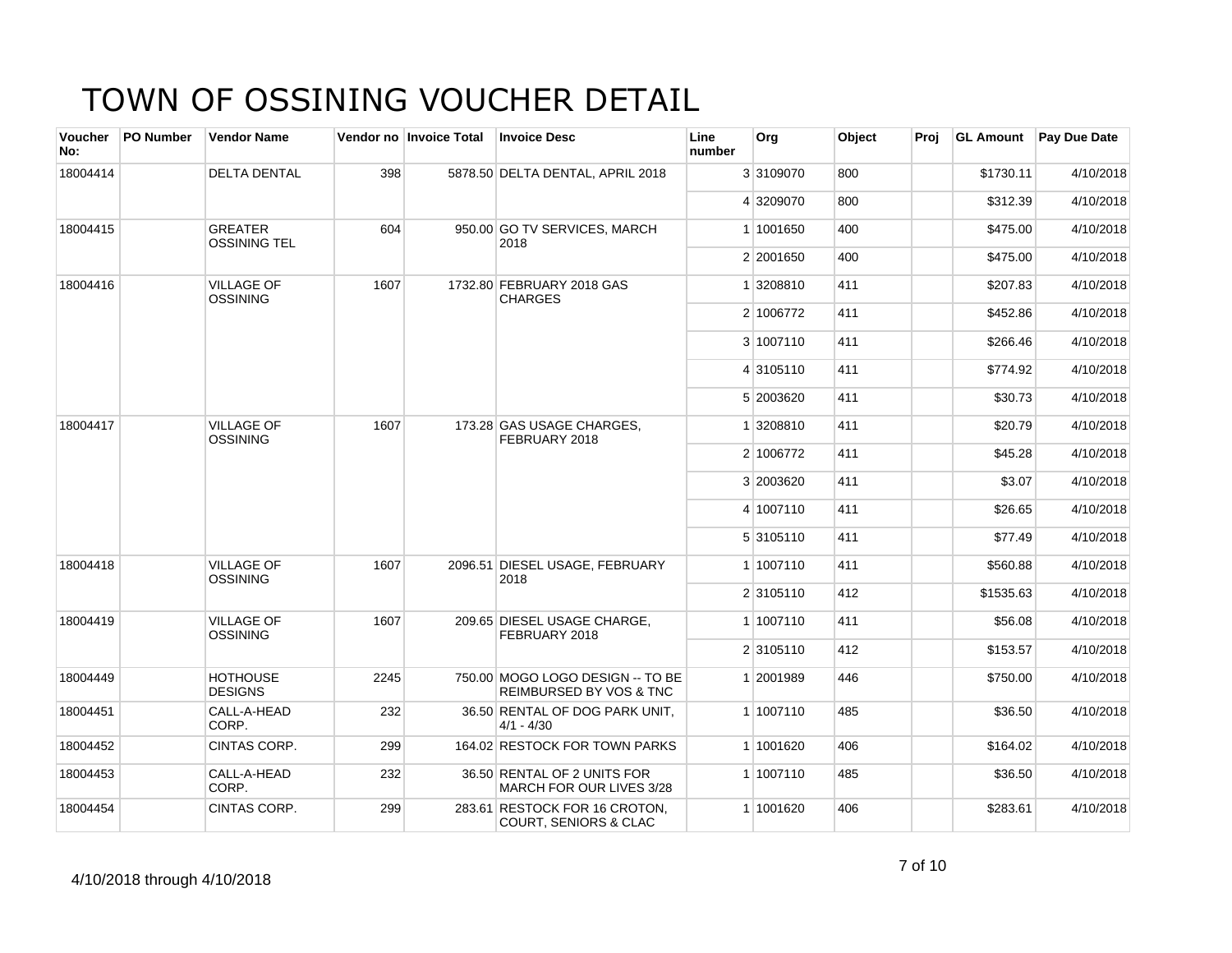| Voucher<br>No: | PO Number | <b>Vendor Name</b>                    |      | Vendor no Invoice Total | <b>Invoice Desc</b>                                                  | Line<br>number | Org        | Object | Proj |            | GL Amount Pay Due Date |
|----------------|-----------|---------------------------------------|------|-------------------------|----------------------------------------------------------------------|----------------|------------|--------|------|------------|------------------------|
| 18004459       |           | <b>BOND, SCHOENECK</b><br>& KING      | 185  |                         | 2000.00 RETAINER MATTERS-<br>FEBRUARY 2018                           |                | 1 1001420  | 425    |      | \$1300.00  | 4/10/2018              |
|                |           |                                       |      |                         |                                                                      |                | 2 2001420  | 425    |      | \$100.00   | 4/10/2018              |
|                |           |                                       |      |                         |                                                                      |                | 3 3105010  | 425    |      | \$600.00   | 4/10/2018              |
| 18004465       |           | <b>BOND, SCHOENECK</b><br>& KING      | 185  |                         | 2671.00 HOURLY MATTERS,<br>FEBRUARY 2018                             |                | 1 1001420  | 425    |      | \$1736.15  | 4/10/2018              |
|                |           |                                       |      |                         |                                                                      |                | 2 2001420  | 425    |      | \$133.55   | 4/10/2018              |
|                |           |                                       |      |                         |                                                                      |                | 3 3105010  | 425    |      | \$801.30   | 4/10/2018              |
| 18004470       |           | <b>SUSTAINABLE</b><br><b>WESTCHES</b> | 1476 |                         | 1000.00 SUSTAINABLE<br><b>WESTCHESTER ANNUAL</b><br><b>DUES 2018</b> |                | 1 1001620  | 409    |      | \$1000.00  | 4/10/2018              |
| 18004479       |           | <b>COLD STREAM</b><br><b>FARM LLC</b> | 2656 |                         | 34.93 RED OAK TREE FOR ENGEL<br>PARK -- ARBOR DAY                    |                | 1 1007110  | 485    |      | \$34.93    | 4/10/2018              |
| 18004483       |           | <b>VILLAGE OF</b><br><b>OSSINING</b>  | 1607 |                         | 982.70 4/18 PROSECUTOR IMA                                           |                | 1 1001420  | 520    |      | \$982.70   | 4/10/2018              |
| 18004486       |           | <b>VILLAGE OF</b><br><b>OSSINING</b>  | 1607 |                         | 41933.64 4/18 FIRE IMA                                               |                | 1 6403410  | 520    |      | \$41933.64 | 4/10/2018              |
| 18004487       |           | <b>VILLAGE OF</b><br><b>OSSINING</b>  | 1607 |                         | 1788.35 4/18 1ST FLOOR RENT IMA                                      |                | 1 1001620  | 521    |      | \$1788.35  | 4/10/2018              |
| 18004488       |           | <b>VILLAGE OF</b><br><b>OSSINING</b>  | 1607 |                         | 7674.02 4/18 3RD FLOOR RENT IMA                                      |                | 1 1001620  | 521    |      | \$7674.02  | 4/10/2018              |
| 18004489       |           | <b>VILLAGE OF</b><br><b>OSSINING</b>  | 1607 |                         | 33997.82 4/18 DATA PROCESSING IMA                                    |                | 1 1001680  | 520    |      | \$12397.80 | 4/10/2018              |
|                |           |                                       |      |                         |                                                                      |                | 2 2001680  | 520    |      | \$8170.11  | 4/10/2018              |
|                |           |                                       |      |                         |                                                                      |                | 3 3101680  | 520    |      | \$6938.36  | 4/10/2018              |
|                |           |                                       |      |                         |                                                                      |                | 4 3201680  | 520    |      | \$577.31   | 4/10/2018              |
|                |           |                                       |      |                         |                                                                      |                | 5 5001680  | 520    |      | \$221.74   | 4/10/2018              |
|                |           |                                       |      |                         |                                                                      |                | 6 5101680  | 520    |      | \$156.24   | 4/10/2018              |
|                |           |                                       |      |                         |                                                                      |                | 7 4501680  | 520    |      | \$1047.79  | 4/10/2018              |
|                |           |                                       |      |                         |                                                                      |                | 8 6301680  | 520    |      | \$193.44   | 4/10/2018              |
|                |           |                                       |      |                         |                                                                      |                | 9 6401680  | 520    |      | \$1558.03  | 4/10/2018              |
|                |           |                                       |      |                         |                                                                      |                | 10 6501680 | 520    |      | \$1293.29  | 4/10/2018              |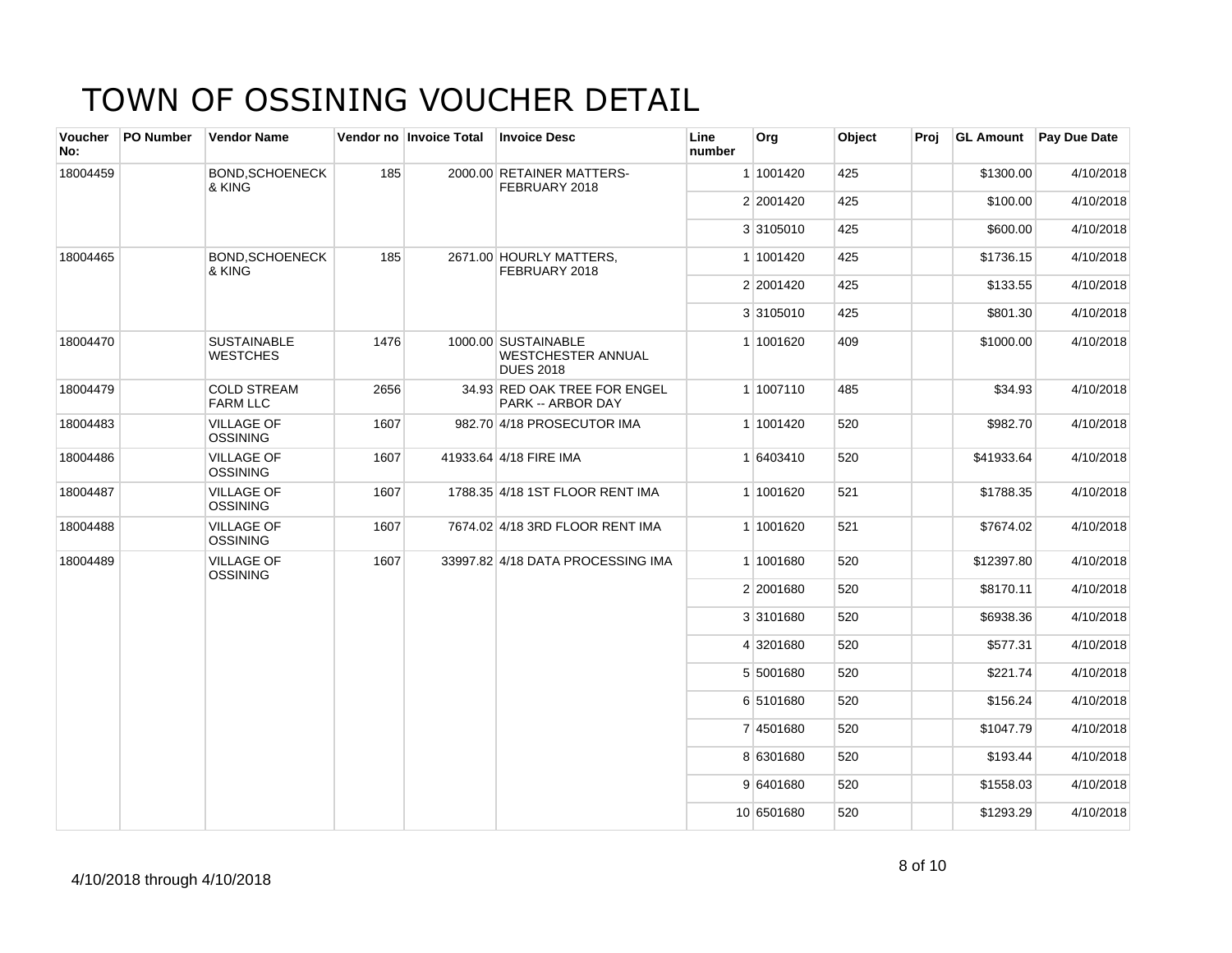| Voucher<br>No: | <b>PO Number</b> | <b>Vendor Name</b>                    |      | Vendor no Invoice Total | <b>Invoice Desc</b>                                         | Line<br>number | <b>Org</b> | Object | Proi | <b>GL Amount</b> | <b>Pay Due Date</b> |
|----------------|------------------|---------------------------------------|------|-------------------------|-------------------------------------------------------------|----------------|------------|--------|------|------------------|---------------------|
| 18004489       |                  | <b>VILLAGE OF</b><br><b>OSSINING</b>  | 1607 |                         | 33997.82 4/18 DATA PROCESSING IMA                           |                | 11 6601680 | 520    |      | \$1443.71        | 4/10/2018           |
| 18004490       |                  | <b>VILLAGE OF</b><br><b>OSSINING</b>  | 1607 |                         | 29368.36 4/18 RECREATION IMA                                |                | 1 2007310  | 520    |      | \$29368.36       | 4/10/2018           |
| 18004491       |                  | <b>VILLAGE OF</b><br><b>OSSINING</b>  | 1607 |                         | 2991.15 4/18 RECREATION RENT IMA                            |                | 1 1006770  | 460    |      | \$2991.15        | 4/10/2018           |
| 18004492       |                  | <b>VILLAGE OF</b><br><b>OSSINING</b>  | 1607 |                         | 4137.23 4/18 COURT ROOM RENT IMA                            |                | 1 1001620  | 521    |      | \$4137.23        | 4/10/2018           |
| 18004493       |                  | <b>VILLAGE OF</b><br><b>OSSINING</b>  | 1607 |                         | 1380.95 4/18 ARMORY RENT IMA                                |                | 1 2003620  | 521    |      | \$1380.95        | 4/10/2018           |
| 18004494       |                  | <b>VILLAGE OF</b><br><b>OSSINING</b>  | 1607 |                         | 322.55 4/18 CONFERENCE ROOM<br><b>RENT IMA</b>              |                | 1 1001620  | 521    |      | \$322.55         | 4/10/2018           |
| 18004495       |                  | <b>VILLAGE OF</b><br><b>OSSINING</b>  | 1607 |                         | 7403.31 4/18 ENGINEERING IMA                                |                | 1 1001440  | 520    |      | \$370.17         | 4/10/2018           |
|                |                  |                                       |      |                         |                                                             |                | 2 2001440  | 520    |      | \$6292.81        | 4/10/2018           |
|                |                  |                                       |      |                         |                                                             |                | 3 4501440  | 520    |      | \$740.33         | 4/10/2018           |
| 18004496       |                  | ABACAR SERVICES.<br><b>LLC</b>        | 15   |                         | 160.20 POLICE LIFE INSURANCE,<br>DECEMBER 2017              |                | 1 2009080  | 80031  |      | \$160.20         | 4/10/2018           |
| 18004497       |                  | <b>ABACAR SERVICES.</b><br><b>LLC</b> | 15   |                         | 160.20 POLICE LIFE INSURANCE,<br>JANUARY 2018               |                | 1 2009080  | 80031  |      | \$160.20         | 4/10/2018           |
| 18004498       |                  | <b>ABACAR SERVICES,</b><br><b>LLC</b> | 15   |                         | 160.20 POLICE LIFE INSURANCE,<br>FEBRUARY 2018              |                | 1 2009080  | 80031  |      | \$160.20         | 4/10/2018           |
| 18004499       |                  | ABACAR SERVICES,<br><b>LLC</b>        | 15   |                         | 160.20 POLICE LIFE INSURANCE,<br><b>MARCH 2018</b>          |                | 1 2009080  | 80031  |      | \$160.20         | 4/10/2018           |
| 18004500       |                  | <b>ABACAR SERVICES,</b><br>$\sqcup$ C | 15   |                         | 160.20 POLICE LIFE INSURANCE,<br><b>APRIL 2018</b>          |                | 1 2009080  | 80031  |      | \$160.20         | 4/10/2018           |
| 18004501       |                  | <b>RICOH AMERICA</b><br>CORP.         | 1287 |                         | 45.15 COPIER IMAGE CONTRACT.<br>12/4/17-1/3/18              |                | 1 1001330  | 409    |      | \$45.15          | 4/10/2018           |
| 18004517       |                  | <b>TOWN OF</b><br><b>OSSINING</b>     | 1532 |                         | 44.80 TOWN TAX BILL, GANUNG<br><b>DRIVE</b>                 |                | 1 2001950  | 419    |      | \$44.80          | 4/10/2018           |
| 18004522       |                  | RICOH AMERICA<br>CORP.                | 1287 |                         | 33.17 COPIER IMAGE CONT 2/4-3/3-<br>18                      |                | 1 1001330  | 409    |      | \$33.17          | 4/10/2018           |
| 18004525       |                  | <b>SILVERBERG</b><br>ZALANTIS,        | 1404 |                         | 5600.00 MONTHLY RETAINER-MARCH<br>2018                      |                | 1 1001420  | 458    |      | \$2800.00        | 4/10/2018           |
|                |                  |                                       |      |                         |                                                             |                | 2 2001420  | 458    |      | \$2800.00        | 4/10/2018           |
| 18004534       |                  | <b>AMIGO'S TAXI</b>                   | 2658 |                         | 726.75 REIMBURSEMENT FOR TAXI<br>COUPONS, 153 @ \$4.75/EACH |                | 1 1006772  | 429    |      | \$726.75         | 4/10/2018           |